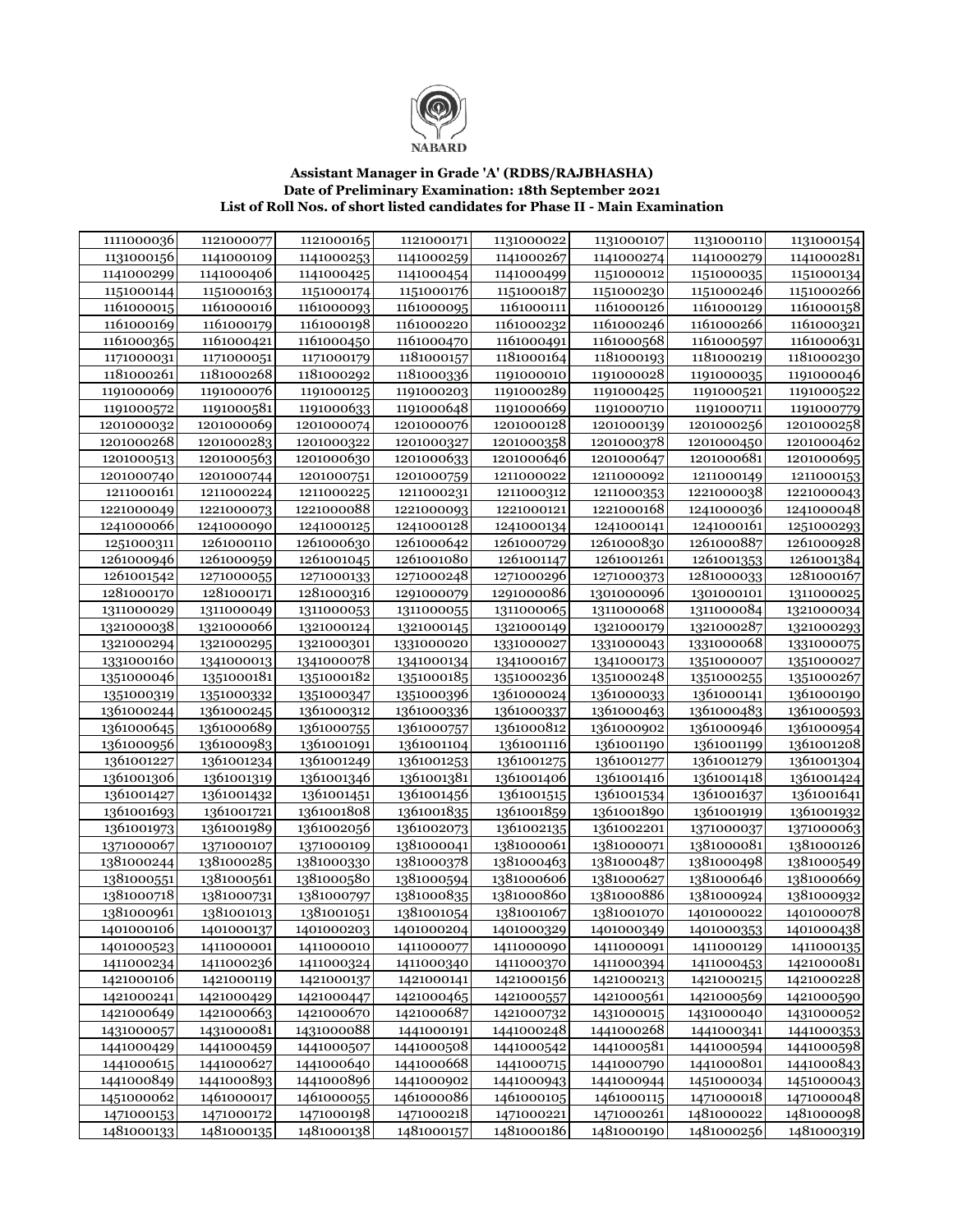| 1481000336 | 1481000378 | 1491000060 | 1491000106 | 1491000174 | 1491000181 | 1491000183 | 1491000200 |
|------------|------------|------------|------------|------------|------------|------------|------------|
| 1491000204 | 1491000206 | 1491000233 | 1491000282 | 1491000315 | 1501000018 | 1501000024 | 1501000173 |
| 1501000214 | 1501000226 | 1501000303 | 1501000305 | 1501000313 | 1501000321 | 1501000323 | 1501000336 |
| 1501000362 | 1501000370 | 1501000378 | 1501000382 | 1501000471 | 1501000472 | 1501000475 | 1501000477 |
| 1501000504 | 1501000523 | 1501000531 | 1501000539 | 1501000556 | 1501000580 | 1511000075 | 1511000146 |
| 1511000153 | 1511000156 | 1511000161 | 1511000168 | 1511000173 | 1511000198 | 1511000234 | 1511000266 |
| 1521000042 | 1521000046 | 1521000087 | 1521000098 | 1521000118 | 1521000225 | 1521000231 | 1521000234 |
| 1521000237 | 1521000280 | 1521000316 | 1521000329 | 1521000350 | 1521000360 | 1521000367 | 1521000374 |
| 1521000392 | 1521000432 | 1521000438 | 1521000486 | 1521000520 | 1521000539 | 1521000604 | 1531000020 |
| 1531000096 | 1531000129 | 1531000143 | 1531000146 | 1531000147 | 1531000149 | 1531000150 | 1531000152 |
| 1531000155 | 1531000195 | 1531000226 | 1531000228 | 1541000035 | 1541000051 | 1541000097 | 1541000123 |
| 1541000129 | 1541000142 | 1551000080 | 1551000123 | 1551000141 | 1551000153 | 1561000003 | 1561000104 |
| 1561000149 | 1561000155 | 1561000172 | 1591000064 | 1591000077 | 1601000075 | 1601000082 | 1601000084 |
| 1601000157 | 1601000206 | 1601000207 | 1601000214 | 1601000312 | 1611000095 | 1611000107 | 1611000110 |
|            |            |            | 1621000106 |            |            |            |            |
| 1611000114 | 1621000094 | 1621000104 |            | 1621000165 | 1621000170 | 1621000173 | 1631000080 |
| 1631000096 | 1631000111 | 1631000138 | 1631000154 | 1631000176 | 1631000178 | 1631000216 | 1631000234 |
| 1641000030 | 1651000021 | 1651000038 | 1651000092 | 1651000214 | 1651000235 | 1651000252 | 1651000283 |
| 1651000298 | 1651000459 | 1651000470 | 1651000481 | 1661000043 | 1661000074 | 1671000039 | 1671000052 |
| 1671000135 | 1671000136 | 1671000166 | 1671000225 | 1681000007 | 1681000072 | 1681000086 | 1681000098 |
| 1681000214 | 1681000217 | 1681000225 | 1681000226 | 1681000256 | 1681000269 | 1681000381 | 1691000082 |
| 1691000083 | 1691000084 | 1691000106 | 1691000110 | 1691000124 | 1691000130 | 1701000148 | 1701000213 |
| 1701000345 | 1701000464 | 1701000478 | 1701000494 | 1711000054 | 1711000339 | 1711000446 | 1711000464 |
| 1711000548 | 1711000735 | 1711000747 | 1711000895 | 1711000899 | 1711000900 | 1711000910 | 1711000951 |
| 1711000965 | 1711000973 | 1711000979 | 1711001026 | 1711001027 | 1711001032 | 1711001033 | 1711001035 |
| 1711001052 | 1711001057 | 1711001221 | 1711001293 | 1711001314 | 1711001320 | 1711001362 | 1711001404 |
| 1711001416 | 1711001430 | 1711001437 | 1711001486 | 1711001563 | 1711001605 | 1711001641 | 1711001748 |
| 1721000009 | 1721000018 | 1721000035 | 1721000040 | 1721000053 | 1721000075 | 1721000108 | 1721000151 |
| 1721000163 | 1721000170 | 1721000250 | 1721000270 | 1721000273 | 1721000279 | 1721000316 | 1721000322 |
| 1721000333 | 1721000334 | 1721000345 | 1721000400 | 1721000413 | 1721000479 | 1721000483 | 1721000572 |
| 1721000590 | 1721000598 | 1721000636 | 1721000651 | 1721000692 | 1721000716 | 1721000822 | 1721000829 |
| 1721000836 | 1721000839 | 1721000840 | 1721000863 | 1721000871 | 1721000878 | 1721000888 | 1721000891 |
| 1721000921 | 1721000923 | 1721000963 | 1721000996 | 1721001027 | 1721001035 | 1721001056 | 1721001066 |
| 1721001083 | 1721001139 | 1721001141 | 1721001143 | 1721001146 | 1721001184 | 1721001185 | 1721001195 |
| 1721001207 | 1721001222 | 1721001226 | 1721001228 | 1721001267 | 1721001273 | 1721001286 | 1721001298 |
| 1721001308 | 1721001314 | 1721001356 | 1721001387 | 1721001422 | 1721001482 | 1721001508 | 1721001510 |
| 1721001524 | 1721001546 | 1721001547 | 1721001600 | 1721001601 | 1721001605 | 1721001619 | 1721001644 |
| 1721001655 | 1721001659 | 1721001661 | 1721001696 | 1721001706 | 1721001740 | 1721001756 | 1721001762 |
| 1721001789 | 1721001844 | 1721001850 | 1721001898 | 1721001922 | 1721001944 | 1721001962 | 1731000050 |
| 1731000053 | 1731000104 | 1731000139 | 1731000140 | 1761000053 | 1761000055 | 1761000075 | 1761000080 |
| 1771000033 | 1771000050 | 1771000133 | 1771000135 | 1771000160 | 1771000180 | 1771000208 | 1771000213 |
| 1771000254 | 1781000030 | 1781000182 | 1781000184 | 1781000195 | 1781000209 | 1781000325 | 1781000328 |
| 1781000329 | 1781000337 | 1781000344 | 1781000362 | 1781000363 | 1781000373 | 1781000388 | 1781000396 |
|            | 1781000409 |            |            |            |            |            |            |
| 1781000404 |            | 1781000415 | 1781000417 | 1781000427 | 1781000442 | 1781000444 | 1781000447 |
| 1781000449 | 1781000458 | 1781000467 | 1781000568 | 1781000570 | 1781000607 | 1781000610 | 1781000617 |
| 1791000050 | 1791000065 | 1791000099 | 1791000106 | 1791000115 | 1791000151 | 1801000031 | 1801000123 |
| 1801000156 | 1801000172 | 1801000203 | 1801000210 | 1801000225 | 1801000292 | 1801000296 | 1811000036 |
| 1811000046 | 1811000066 | 1811000139 | 1811000152 | 1821000001 | 1821000007 | 1821000056 | 1821000058 |
| 1821000059 | 1821000089 | 1841000054 | 1841000057 | 1841000118 | 1841000130 | 1851000021 | 1851000079 |
| 1851000093 | 1851000095 | 1851000108 | 1851000142 | 1851000239 | 1851000258 | 1851000259 | 1851000301 |
| 1851000388 | 1851000411 | 1851000429 | 1851000513 | 1851000524 | 1861000007 | 1861000015 | 1861000032 |
| 1861000041 | 1861000052 | 1861000091 | 1861000092 | 1861000140 | 1861000141 | 1871000108 | 1871000166 |
| 1871000210 | 1871000252 | 1881000100 | 1881000104 | 1881000154 | 1881000216 | 1881000217 | 1881000227 |
| 1881000251 | 1881000259 | 1881000266 | 1881000270 | 1881000285 | 1881000288 | 1881000291 | 1881000303 |
| 1881000318 | 1881000320 | 1881000373 | 1881000383 | 1901000009 | 1901000087 | 1901000147 | 1901000221 |
| 1911000004 | 1911000054 | 1911000072 | 1911000108 | 1911000157 | 1911000159 | 1911000160 | 1911000183 |
| 1911000205 | 1911000247 | 1911000254 | 1911000273 | 1911000295 | 1911000334 | 1911000349 | 1921000006 |
| 1921000071 | 1921000095 | 1921000190 | 1921000208 | 1921000232 | 1921000240 | 1921000251 | 1921000273 |
| 1921000281 | 1921000287 | 1921000369 | 1921000437 | 1921000441 | 1921000455 | 1921000458 | 1921000468 |
| 1921000483 | 1921000504 | 1921000505 | 1921000509 | 1921000524 | 1921000593 | 1921000614 | 1921000626 |
| 1921000676 | 1921000713 | 1921000745 | 1921000767 | 1921000778 | 1921000779 | 1921000785 | 1921000817 |
| 1931000016 | 1931000026 | 1931000043 | 1931000051 | 1931000106 | 1931000134 | 1931000178 | 1931000224 |
| 1931000241 | 1931000244 | 1931000246 | 1931000269 | 1931000331 | 1941000014 | 1941000069 | 1941000103 |
| 1941000131 | 1941000143 | 1941000167 | 1951000006 | 1951000010 | 1951000090 | 1951000095 | 1951000138 |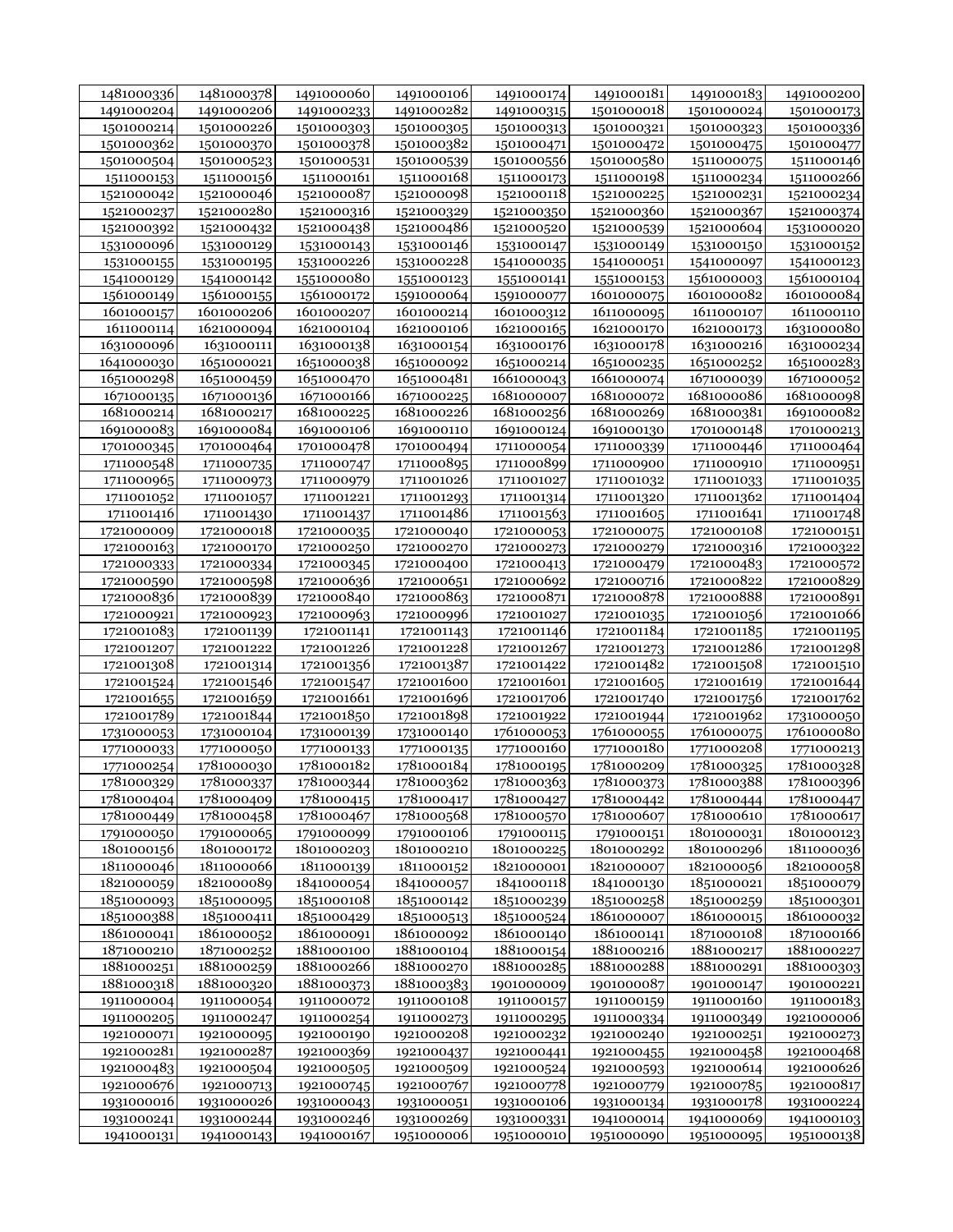| 1951000150 | 1961000038 | 1961000052 | 1961000081 | 1961000125 | 1961000127 | 1961000240 | 1961000368 |
|------------|------------|------------|------------|------------|------------|------------|------------|
| 1961000401 | 1961000466 | 1961000585 | 1961000733 | 1961000794 | 1961000802 | 1961000810 | 1961000814 |
| 1961000841 | 1961000859 | 1961000904 | 1961000905 | 1961000919 | 1961000927 | 1961000938 | 1961000943 |
| 1961000957 | 1961001001 | 1961001010 | 1961001020 | 1961001059 | 1961001063 | 1961001073 | 1961001088 |
| 1961001098 | 1961001108 | 1961001112 | 1961001122 | 1961001156 | 1961001252 | 1961001291 | 1961001294 |
| 1961001313 | 1961001353 | 1961001360 | 1961001376 | 1961001408 | 1961001414 | 1961001461 | 1961001462 |
| 1961001517 | 1961001630 | 1961001637 | 1961001638 | 1961001665 | 1961001666 | 1971000026 | 1971000042 |
| 1971000063 | 1971000085 | 1971000139 | 1971000250 | 1971000264 | 1971000266 | 1971000274 | 1971000310 |
| 1971000364 | 1971000366 | 1971000386 | 1971000388 | 1971000422 | 1971000431 | 1971000442 | 1981000039 |
| 1981000070 | 1981000076 | 1981000194 | 1981000253 | 1981000353 | 1981000428 | 1981000473 | 1981000516 |
| 1981000547 | 1981000612 | 1981000617 | 1981000662 | 1981000669 | 1981000685 | 1981000692 | 1981000701 |
| 1981000733 | 1981000746 | 1981000773 | 1981000780 | 1981000781 | 1981000799 | 1981000833 | 1981000840 |
| 1981000845 | 1981000847 | 1981000921 | 1981001025 | 1981001027 | 1991000099 | 1991000129 | 1991000167 |
| 1991000287 | 1991000332 | 1991000380 | 1991000388 | 1991000389 | 1991000449 | 1991000450 | 1991000472 |
| 1991000504 | 1991000538 | 1991000584 | 1991000588 | 1991000596 | 1991000608 | 1991000618 | 1991000631 |
| 1991000653 | 1991000684 | 1991000717 | 1991000730 | 2001000006 |            | 2001000043 | 2001000082 |
|            |            |            |            |            | 2001000041 |            |            |
| 2001000095 | 2001000099 | 2001000135 | 2011000001 | 2011000037 | 2011000081 | 2011000085 | 2011000090 |
| 2011000094 | 2011000139 | 2011000164 | 2011000170 | 2011000171 | 2011000204 | 2011000237 | 2011000264 |
| 2011000303 | 2011000319 | 2011000326 | 2011000343 | 2011000362 | 2011000370 | 2011000456 | 2011000464 |
| 2011000476 | 2011000518 | 2011000541 | 2011000550 | 2011000559 | 2011000560 | 2011000577 | 2011000604 |
| 2011000608 | 2011000609 | 2011000649 | 2011000695 | 2011000698 | 2011000710 | 2011000721 | 2011000731 |
| 2011000759 | 2011000762 | 2011000766 | 2011000797 | 2011000800 | 2011000811 | 2011000828 | 2011000846 |
| 2011000881 | 2011000896 | 2011000919 | 2011000928 | 2011000946 | 2011000958 | 2011000966 | 2011000980 |
| 2011000986 | 2011000992 | 2021000005 | 2021000027 | 2021000068 | 2021000072 | 2021000091 | 2021000207 |
| 2021000214 | 2021000247 | 2021000276 | 2021000310 | 2021000312 | 2021000326 | 2021000342 | 2021000348 |
| 2021000363 | 2021000397 | 2021000407 | 2021000427 | 2021000431 | 2021000486 | 2021000542 | 2021000556 |
| 2021000560 | 2021000574 | 2021000595 | 2021000606 | 2021000613 | 2021000629 | 2021000630 | 2021000645 |
| 2021000649 | 2021000683 | 2021000743 | 2021000801 | 2021000827 | 2021000841 | 2021000857 | 2021000880 |
| 2021000902 | 2021000925 | 2031000028 | 2031000034 | 2031000108 | 2031000208 | 2031000211 | 2031000219 |
| 2031000229 | 2031000251 | 2031000266 | 2031000307 | 2031000319 | 2031000341 | 2031000359 | 2031000361 |
| 2031000398 | 2031000412 | 2041000059 | 2041000065 | 2041000070 | 2041000080 | 2041000123 | 2041000133 |
| 2041000144 | 2041000165 | 2041000192 | 2041000201 | 2041000235 | 2041000287 | 2041000301 | 2041000304 |
| 2041000326 | 2041000336 | 2041000341 | 2041000415 | 2041000424 | 2041000436 | 2041000439 | 2041000445 |
| 2041000505 | 2041000513 | 2041000563 | 2041000620 | 2041000654 | 2041000714 | 2041000729 | 2041000738 |
| 2041000752 | 2041000784 | 2041000791 | 2041000815 | 2041000869 | 2041000914 | 2041000938 | 2041000952 |
| 2041000956 | 2041001032 | 2041001045 | 2041001052 | 2041001054 | 2041001056 | 2041001070 | 2041001072 |
| 2041001076 | 2041001079 | 2041001087 | 2041001095 | 2041001112 | 2041001115 | 2041001125 | 2041001135 |
| 2041001137 | 2041001157 | 2041001163 | 2041001169 | 2041001173 | 2041001178 | 2041001186 | 2041001187 |
| 2041001194 | 2041001195 | 2041001196 | 2041001206 | 2041001209 | 2041001218 | 2041001232 | 2041001235 |
| 2041001249 | 2041001251 | 2041001277 | 2041001281 | 2041001284 | 2041001325 | 2041001330 | 2041001427 |
| 2041001469 | 2041001479 | 2041001513 | 2041001521 | 2041001531 | 2041001533 | 2041001558 | 2041001566 |
| 2041001567 | 2041001609 | 2041001655 | 2041001679 | 2041001700 | 2041001704 | 2041001729 | 2041001763 |
| 2041001774 | 2041001886 | 2041001938 | 2041001984 | 2041002012 | 2041002024 | 2041002142 | 2041002145 |
| 2041002209 | 2041002246 | 2041002294 | 2041002330 | 2041002386 | 2041002392 | 2041002395 | 2041002408 |
| 2041002409 | 2041002418 | 2041002461 | 2041002463 | 2041002464 | 2041002495 | 2041002501 | 2041002505 |
| 2041002562 | 2041002576 | 2041002584 | 2041002602 | 2041002616 | 2041002628 | 2041002631 | 2041002640 |
| 2041002654 | 2041002655 | 2041002664 | 2041002683 | 2041002692 | 2041002712 | 2041002722 | 2041002753 |
| 2041002760 | 2041002779 | 2041002816 | 2041002842 | 2041002852 | 2041002863 | 2041002883 | 2041002886 |
| 2041002920 | 2041002938 | 2041002949 | 2041002966 | 2051000054 | 2051000079 | 2051000081 | 2051000082 |
| 2051000096 | 2051000107 | 2051000129 | 2051000148 | 2051000176 | 2051000177 | 2051000179 | 2051000215 |
| 2051000221 | 2051000227 | 2051000244 | 2051000252 | 2051000293 | 2051000346 | 2051000348 | 2051000365 |
| 2051000427 | 2051000530 | 2051000571 | 2051000599 | 2051000619 | 2051000627 | 2051000717 | 2051000782 |
| 2051000800 | 2051000860 | 2051000899 | 2051000908 | 2051000926 | 2051000976 | 2051001056 | 2051001057 |
| 2051001084 | 2051001085 | 2051001100 | 2051001115 | 2051001146 | 2051001149 | 2051001183 | 2051001197 |
| 2051001201 | 2051001202 | 2051001203 | 2051001224 | 2051001229 | 2051001241 | 2051001246 | 2051001275 |
| 2051001302 | 2051001339 | 2051001344 | 2051001369 | 2051001380 | 2051001391 | 2051001392 | 2051001410 |
| 2051001439 | 2051001447 | 2051001505 | 2051001508 | 2051001517 | 2051001522 | 2051001531 | 2051001549 |
| 2051001555 | 2051001587 | 2051001598 | 2051001658 | 2051001706 | 2051001714 | 2051001801 | 2051001815 |
| 2051001839 | 2051001852 | 2051001886 | 2051001901 | 2051001949 | 2051001976 | 2051001981 | 2051001984 |
| 2051002009 | 2051002036 | 2051002079 | 2051002090 | 2051002096 | 2051002098 | 2061000063 | 2061000083 |
| 2061000125 | 2061000134 | 2061000155 | 2061000161 | 2061000190 | 2061000196 | 2061000267 | 2061000342 |
| 2061000353 | 2061000434 | 2061000440 | 2061000459 | 2061000491 | 2061000506 | 2061000514 | 2071000035 |
| 2071000041 | 2071000059 | 2071000089 | 2071000099 | 2071000100 | 2071000109 | 2071000146 | 2071000150 |
|            |            |            |            |            |            |            |            |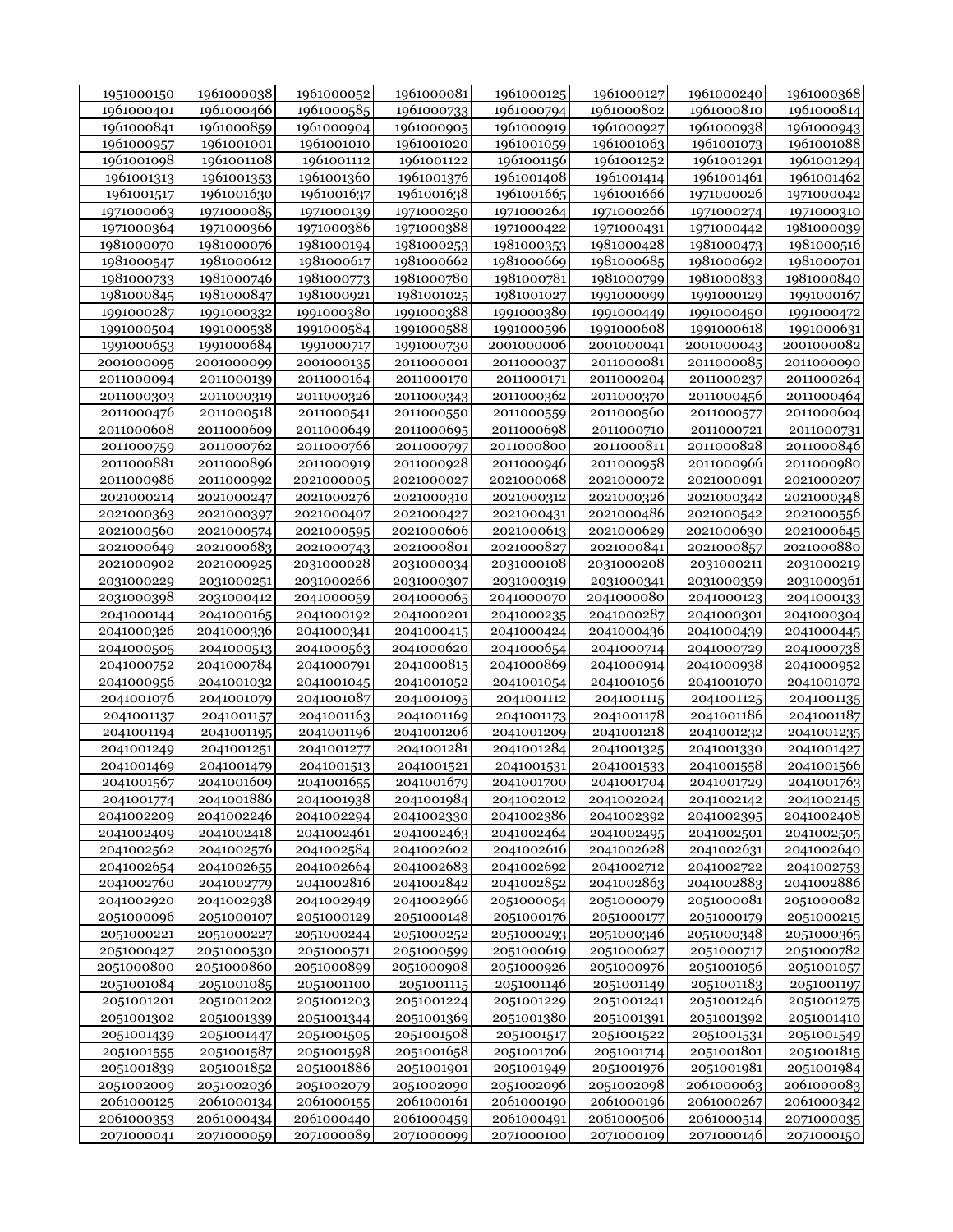| 2071000233               | 2071000243               | 2071000251               | 2071000277               | 2071000320               | 2071000376               | 2071000381               | 2071000387               |
|--------------------------|--------------------------|--------------------------|--------------------------|--------------------------|--------------------------|--------------------------|--------------------------|
| 2071000394               | 2071000397               | 2071000401               | 2071000431               | 2071000456               | 2071000472               | 2071000477               | 2071000509               |
| 2071000533               | 2071000534               | 2071000557               | 2071000558               | 2071000568               | 2071000587               | 2071000634               | 2071000675               |
| 2071000686               | 2071000699               | 2081000004               | 2081000006               | 2081000014               | 2081000031               | 2081000039               | 2081000064               |
| 2081000069               | 2081000072               | 2081000074               | 2081000111               | 2081000124               | 2081000135               | 2081000143               | 2081000160               |
| 2081000172               | 2081000191               | 2081000205               | 2081000224               | 2081000229               | 2081000247               | 2081000259               | 2081000266               |
| 2081000313               | 2081000316               | 2081000329               | 2081000331               | 2081000348               | 2081000372               | 2081000382               | 2081000388               |
| 2081000399               | 2081000402               | 2081000420               | 2081000422               | 2081000423               | 2081000428               | 2081000430               | 2081000469               |
| 2081000481               | 2081000484               | 2081000514               | 2081000548               | 2081000553               | 2081000559               | 2081000565               | 2081000567               |
| 2081000572               | 2081000595               | 2081000599               | 2081000677               | 2081000700               | 2081000703               | 2081000707               | 2081000712               |
| 2081000724               | 2081000736               | 2081000742               | 2081000791               | 2081000793               | 2081000811               | 2081000818               | 2081000861               |
| 2081000864               | 2081000874               | 2081000899               | 2081000908               | 2081000914               | 2081000962               | 2081000965               | 2081000982               |
| 2081000998               | 2081001010               | 2081001036               | 2081001037               | 2081001043               | 2081001049               | 2081001053               | 2081001057               |
| 2081001099               | 2081001106               | 2081001134               | 2081001139               | 2081001143               | 2081001185               | 2081001228               | 2081001253               |
| 2081001263               | 2081001267               | 2081001270               | 2081001272               | 2081001277               | 2081001298               | 2081001314               | 2081001315               |
| 2081001316               | 2081001326               | 2081001329               | 2081001339               | 2081001342               | 2081001362               | 2081001376               | 2081001380               |
| 2081001392               | 2081001396               | 2081001409               | 2081001417               | 2081001439               | 2081001463               | 2081001466               | 2081001468               |
| 2081001477               | 2081001483               | 2081001488               | 2081001501               | 2081001509               | 2081001543               | 2081001551               | 2081001563               |
| 2081001614               | 2081001680               | 2081001683               | 2081001695               | 2081001704               | 2081001707               | 2081001725               | 2081001742               |
| 2081001745               | 2081001758               | 2081001767               | 2081001774               | 2081001775               | 2081001780               | 2081001798               | 2081001816               |
|                          |                          |                          |                          |                          | 2081001940               |                          |                          |
| 2081001836               | 2081001844               | 2081001849               | 2081001853               | 2081001866<br>2081002064 |                          | 2081001942               | 2081001949<br>2081002072 |
| 2081001975<br>2081002078 | 2081002003<br>2081002106 | 2081002013<br>2081002107 | 2081002050<br>2081002128 |                          | 2081002070<br>2081002147 | 2081002071<br>2081002161 | 2081002167               |
|                          |                          | 2081002199               |                          | 2081002135               | 2081002281               | 2081002285               | 2081002311               |
| 2081002183               | 2081002192<br>2081002359 | 2081002371               | 2081002233               | 2081002265<br>2081002391 |                          | 2081002412               |                          |
| 2081002339               |                          |                          | 2081002377               |                          | 2081002402               |                          | 2081002420               |
| 2081002463               | 2081002471               | 2081002475               | 2081002478               | 2081002481               | 2091000013               | 2091000017               | 2091000062               |
| 2091000138               | 2091000148               | 2091000155               | 2091000286               | 2101000033               | 2101000063               | 2101000155               | 2101000188               |
| 2101000208               | 2101000219               | 2101000220               | 2101000229               | 2101000253               | 2121000026               | 2121000028               | 2121000034               |
| 2121000061               | 2121000078               | 2121000125               | 2121000141               | 2121000174               | 2121000197               | 2131000034               | 2131000061               |
| 2141000043               | 2141000105               | 2141000152               | 2141000161               | 2141000176               | 2141000237               | 2141000284               | 2141000337               |
| 2141000430               | 2141000432               | 2141000441               | 2141000473               | 2141000515               | 2141000518               | 2141000560               | 2141000682               |
| 2141000696               | 2141000759               | 2141000761               | 2141000771               | 2151000022               | 2151000140               | 2151000304               | 2171000026               |
| 2181000027               | 2181000073               | 2181000111               | 2181000120               | 2181000139               | 2181000146               | 2181000261               | 2181000304               |
| 2181000323               | 2181000359               | 2181000367               | 2181000384               | 2181000404               | 2181000428               | 2181000466               | 2181000487               |
| 2181000548               | 2181000659               | 2181000806               | 2181000871               | 2181000940               | 2181001001               | 2181001130               | 2181001138               |
| 2181001173               | 2181001176               | 2181001187               | 2181001200               | 2181001202               | 2181001209               | 2181001254               | 2181001269               |
| 2181001287               | 2181001295               | 2181001297               | 2181001335               | 2181001441               | 2181001464               | 2181001465               | 2181001468               |
| 2181001481               | 2181001486               | 2181001494               | 2181001530               | 2181001536               | 2181001554               | 2181001581               | 2181001593               |
| 2181001594               | 2181001615               | 2181001663               | 2181001688               | 2181001698               | 2181001720               | 2181001730               | 2181001748               |
| 2181001761               | 2181001769               | 2181001773               | 2181001800               | 2181001827               | 2181001830               | 2181001834               | 2181001853               |
| 2181001859               | 2181001880               | 2181001889               | 2181001891               | 2181001893               | 2181001902               | 2181001910               | 2181001924               |
| 2181001932               | 2181002017               | 2181002018               | 2181002019               | 2181002022               | 2181002056               | 2181002060               | 2181002061               |
| 2181002067               | 2181002068               | 2181002080               | 2181002111               | 2181002128               | 2181002165               | 2181002197               | 2181002202               |
| 2181002238               | 2181002242               | 2181002250               | 2181002254               | 2181002257               | 2181002274               | 2181002309               | 2181002316               |
| 2181002337               | 2181002347               | 2181002379               | 2181002421               | 2181002478               | 2181002522               | 2181002524               | 2181002534               |
| 2181002578               | 2181002594               | 2181002648               | 2181002680               | 2181002688               | 2181002695               | 2181002732               | 2181002754               |
| 2181002756               | 2181002799               | 2181002823               | 2181002840               | 2181002851               | 2181002852               | 2181002870               | 2181002880               |
| 2181002890               | 2181002900               | 2181002904               | 2181002905               | 2181002906               | 2181002921               | 2181002935               | 2181002936               |
| 2181002963               | 2181002971               | 2181003001               | 2181003007               | 2181003020               | 2181003036               | 2181003040               | 2181003042               |
| 2181003046               | 2181003061               | 2181003062               | 2181003079               | 2181003103               | 2181003105               | 2181003168               | 2181003197               |
| 2181003317               | 2181003404               | 2181003426               | 2181003450               | 2181003455               | 2181003492               | 2181003519               | 2181003541               |
| 2181003569               | 2181003591               | 2181003725               | 2181003752               | 2181003759               | 2181003836               | 2181003885               | 2181003960               |
| 2181004012               | 2181004048               | 2181004058               | 2181004067               | 2181004089               | 2181004162               | 2181004193               | 2181004217               |
| 2181004301               | 2181004311               | 2181004320               | 2181004328               | 2181004331               | 2181004336               | 2181004343               | 2181004357               |
| 2181004363               | 2181004370               | 2181004382               | 2181004383               | 2181004385               | 2181004398               | 2181004400               | 2181004402               |
| 2181004406               | 2181004408               | 2181004409               | 2181004423               | 2181004431               | 2181004438               | 2181004443               | 2181004444               |
| 2181004455               | 2181004456               | 2181004463               | 2181004468               | 2181004485               | 2181004486               | 2181004491               | 2181004496               |
| 2181004506               | 2181004520               | 2181004523               | 2181004524               | 2181004527               | 2181004533               | 2181004545               | 2181004548               |
| 2181004555               | 2181004560               | 2181004564               | 2181004570               | 2181004596               | 2181004607               | 2181004646               | 2181004649               |
| 2181004658               | 2181004662               | 2181004671               | 2181004724               | 2181004749               | 2181004775               | 2181004776               | 2181004807               |
| 2181004846               | 2181004855               | 2181004865               | 2181004880               | 2181004919               | 2181004933               | 2181004941               | 2181004955               |
| 2181004961               | 2181004990               | 2181004997               | 2181005008               | 2181005042               | 2181005087               | 2181005096               | 2181005113               |
| 2181005119               | 2181005135               | 2181005159               | 2181005212               | 2181005261               | 2181005305               | 2181005325               | 2181005326               |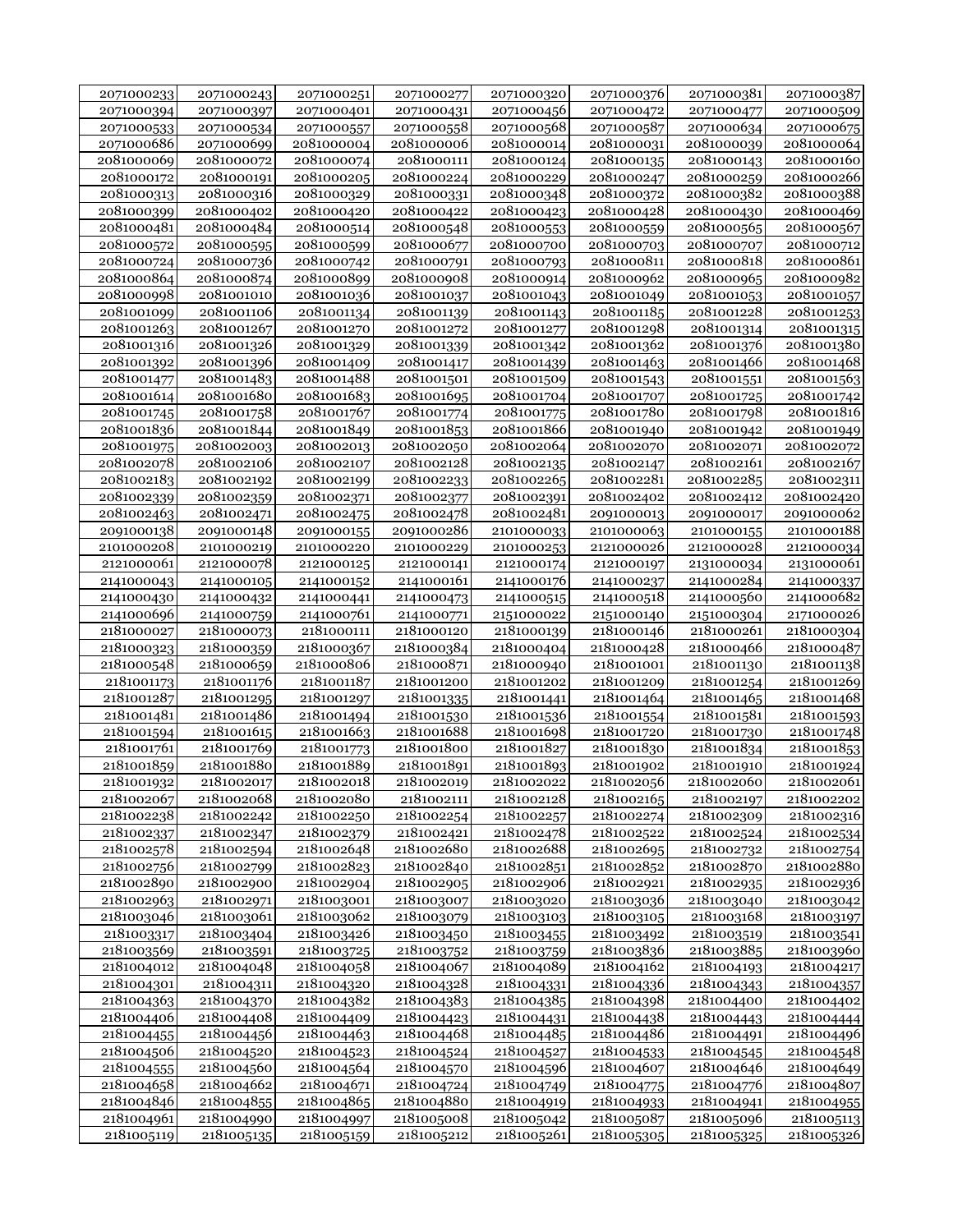| 2181005353 | 2181005374 | 2181005376 | 2181005402               | 2181005446 | 2181005447 | 2181005448 | 2181005452               |
|------------|------------|------------|--------------------------|------------|------------|------------|--------------------------|
| 2181005457 | 2181005458 | 2181005460 | 2181005467               | 2181005494 | 2181005514 | 2181005538 | 2181005548               |
| 2181005564 | 2181005568 | 2181005570 | 2181005588               | 2181005684 | 2181005697 | 2181005698 | 2181005703               |
| 2181005712 | 2181005732 | 2181005734 | 2181005747               | 2181005771 | 2181005773 | 2181005785 | 2181005791               |
| 2181005825 | 2181005837 | 2181005846 | 2181005850               | 2181005857 | 2181005858 | 2181005860 | 2181005865               |
| 2181005895 | 2181005917 | 2181005925 | 2181005934               | 2181005956 | 2181005969 | 2181006006 | 2181006042               |
| 2181006063 | 2181006087 | 2181006088 | 2181006091               | 2181006092 | 2181006094 | 2181006101 | 2181006124               |
| 2181006130 | 2181006162 | 2181006165 | 2181006178               | 2181006210 | 2181006232 | 2181006241 | 2181006294               |
| 2181006302 | 2181006306 | 2181006308 | 2181006311               | 2181006342 | 2181006346 | 2181006372 | 2181006377               |
| 2181006423 | 2181006433 | 2181006453 | 2181006460               | 2181006461 | 2181006469 | 2191000062 | 2191000136               |
| 2201000167 | 2201000236 | 2201000240 | 2211000002               | 2211000006 | 2211000020 | 2211000123 | 2211000145               |
| 2211000173 | 2211000186 | 2211000352 | 2211000411               | 2211000470 | 2211000489 | 2211000546 | 2211000564               |
| 2211000577 | 2211000589 | 2211000713 | 2211000796               | 2211000850 | 2211000927 | 2211000944 | 2211000991               |
| 2211000993 | 2211001003 | 2211001014 | 2211001024               | 2211001037 | 2211001046 | 2211001065 | 2211001067               |
| 2211001076 | 2211001124 | 2211001171 | 2211001232               | 2211001265 | 2211001268 | 2211001325 | 2211001422               |
| 2211001426 | 2211001509 | 2211001514 | 2211001516               | 2211001517 | 2211001518 | 2211001520 |                          |
|            |            |            |                          |            |            |            | 2211001532               |
| 2211001547 | 2211001551 | 2211001552 | 2211001564<br>2211001688 | 2211001571 | 2211001586 | 2211001593 | 2211001596<br>2211001823 |
| 2211001606 | 2211001614 | 2211001632 |                          | 2211001719 | 2211001720 | 2211001806 |                          |
| 2211001835 | 2211001855 | 2211001856 | 2211001859               | 2211001880 | 2211001900 | 2211001903 | 2211001911               |
| 2211001929 | 2211001934 | 2211002032 | 2221000097               | 2221000180 | 2221000186 | 2221000190 | 2221000195               |
| 2231000047 | 2231000085 | 2231000174 | 2231000197               | 2231000200 | 2231000203 | 2231000244 | 2231000255               |
| 2231000289 | 2241000001 | 2241000006 | 2241000014               | 2241000062 | 2251000067 | 2251000180 | 2251000254               |
| 2261000061 | 2261000096 | 2261000100 | 2261000104               | 2261000120 | 2261000123 | 2261000152 | 2271000046               |
| 2271000077 | 2271000117 | 2271000125 | 2271000137               | 2271000181 | 2271000189 | 2271000195 | 2271000205               |
| 2281000014 | 2281000019 | 2281000046 | 2281000093               | 2281000150 | 2281000180 | 2281000186 | 2281000194               |
| 2281000246 | 2281000262 | 2281000299 | 2281000343               | 2291000028 | 2291000068 | 2291000076 | 2291000089               |
| 2291000163 | 2291000209 | 2291000254 | 2291000260               | 2291000306 | 2301000008 | 2301000010 | 2301000046               |
| 2301000107 | 2301000146 | 2301000164 | 2301000172               | 2301000226 | 2311000072 | 2311000087 | 2311000096               |
| 2321000036 | 2321000108 | 2321000117 | 2321000163               | 2321000212 | 2321000219 | 2341000099 | 2341000105               |
| 2341000106 | 2341000119 | 2341000120 | 2341000122               | 2341000159 | 2341000165 | 2351000035 | 2351000037               |
| 2351000154 | 2361000072 | 2361000082 | 2361000083               | 2361000105 | 2361000109 | 2361000114 | 2361000175               |
| 2361000267 | 2361000313 | 2361000333 | 2361000338               | 2361000339 | 2361000370 | 2361000441 | 2361000545               |
| 2361000546 | 2361000551 | 2361000557 | 2361000601               | 2361000674 | 2361000679 | 2361000720 | 2361000723               |
| 2361000741 | 2361000775 | 2361000807 | 2361000808               | 2361000827 | 2361000861 | 2361000873 | 2361000876               |
| 2361000895 | 2361000912 | 2361000934 | 2361000936               | 2361000970 | 2361000979 | 2361000984 | 2361000994               |
| 2361001004 | 2361001016 | 2361001029 | 2361001031               | 2361001035 | 2361001063 | 2361001066 | 2361001077               |
| 2361001082 | 2361001091 | 2361001109 | 2361001131               | 2361001152 | 2361001162 | 2361001170 | 2361001172               |
| 2361001181 | 2361001187 | 2361001226 | 2361001228               | 2361001231 | 2361001233 | 2361001236 | 2361001244               |
| 2361001254 | 2361001256 | 2361001287 | 2361001355               | 2361001359 | 2361001392 | 2361001400 | 2361001416               |
| 2361001448 | 2361001488 | 2361001498 | 2361001516               | 2361001517 | 2361001533 | 2361001535 | 2361001545               |
| 2361001548 | 2361001560 | 2361001571 | 2361001699               | 2361001709 | 2361001710 | 2361001722 | 2361001731               |
| 2361001740 | 2361001769 | 2361001791 | 2361001806               | 2361001814 | 2371000009 | 2371000141 | 2371000145               |
| 2371000166 | 2371000172 | 2371000192 | 2371000201               | 2371000209 | 2371000243 | 2371000244 | 2371000254               |
| 2371000260 | 2371000302 | 2381000044 | 2381000077               | 2381000078 | 2381000113 | 2381000123 | 2381000126               |
| 2381000175 | 2381000194 | 2381000233 | 2381000252               | 2381000268 | 2391000015 | 2391000075 | 2391000102               |
| 2391000103 | 2391000106 | 2391000119 | 2391000120               | 2391000143 | 2391000150 | 2401000007 | 2401000084               |
| 2401000113 | 2401000131 | 2401000152 | 2401000155               | 2401000168 | 2401000177 | 2401000184 | 2401000189               |
| 2401000220 | 2421000019 | 2421000040 | 2421000067               | 2431000065 | 2431000137 | 2431000152 | 2431000159               |
| 2431000288 | 2431000293 | 2431000395 | 2431000419               | 2431000441 | 2431000459 | 2431000466 | 2431000478               |
| 2431000486 | 2431000509 | 2431000541 | 2431000582               | 2431000585 | 2431000593 | 2431000596 | 2431000623               |
| 2431000624 | 2431000730 | 2431000775 | 2431000843               | 2431000859 | 2431000863 | 2431000873 | 2431000895               |
| 2431000902 | 2431000922 | 2431000944 | 2431000949               | 2431000952 | 2431000953 | 2431000968 | 2431000971               |
| 2431000972 | 2431000978 | 2431000992 | 2431000995               | 2431000998 | 2431001013 | 2431001028 | 2431001059               |
| 2431001063 | 2431001089 | 2431001098 | 2431001100               | 2431001106 | 2431001113 | 2431001137 | 2431001140               |
| 2431001148 | 2431001156 | 2431001157 | 2431001189               | 2431001195 | 2431001233 | 2431001292 | 2431001299               |
| 2431001309 | 2431001312 | 2431001322 | 2431001328               | 2431001330 | 2431001335 | 2431001336 | 2431001342               |
| 2431001356 | 2431001357 | 2431001362 | 2431001389               | 2431001438 | 2431001455 | 2431001495 | 2431001502               |
| 2431001553 | 2431001628 | 2431001638 | 2431001669               | 2431001689 | 2431001691 | 2431001697 | 2431001705               |
| 2431001709 | 2431001737 | 2431001745 | 2431001749               | 2431001754 | 2431001769 | 2431001794 | 2431001849               |
| 2441000072 | 2441000092 | 2441000097 | 2441000134               | 2441000178 | 2441000221 | 2441000225 | 2441000234               |
| 2441000280 | 2441000307 | 2441000308 | 2441000311               | 2441000331 | 2441000349 | 2441000363 | 2441000368               |
| 2441000370 | 2441000377 | 2441000386 | 2441000388               | 2441000409 | 2441000421 | 2441000428 | 2441000461               |
| 2441000477 | 2441000500 | 2441000501 | 2441000531               | 2441000533 | 2441000548 | 2441000579 | 2441000580               |
|            |            |            |                          |            |            |            |                          |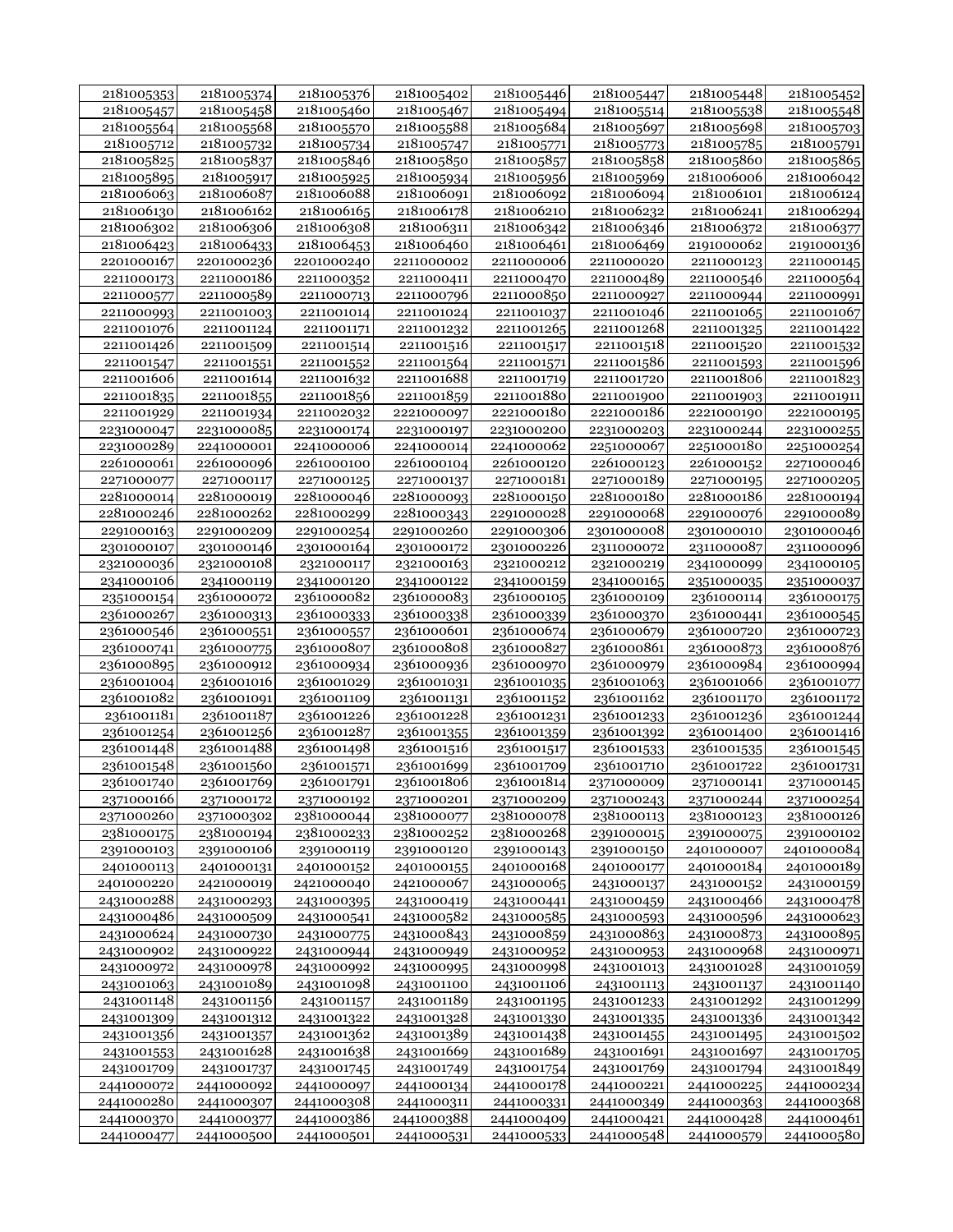| 2441000581               | 2451000022               | 2451000036               | 2451000066               | 2451000070 | 2451000085               | 2451000096               | 2451000152 |
|--------------------------|--------------------------|--------------------------|--------------------------|------------|--------------------------|--------------------------|------------|
| 2451000178               | 2451000224               | 2451000282               | 2451000287               | 2451000313 | 2451000320               | 2451000324               | 2451000400 |
| 2451000451               | 2451000474               | 2451000479               | 2461000009               | 2461000049 | 2461000079               | 2461000128               | 2461000260 |
| 2461000305               | 2461000307               | 2461000308               | 2461000335               | 2461000364 | 2461000369               | 2461000383               | 2461000447 |
| 2461000461               | 2461000465               | 2461000501               | 2461000509               | 2471000083 | 2471000108               | 2471000161               | 2471000173 |
| 2471000224               | 2471000265               | 2471000311               | 2471000340               | 2471000346 | 2471000350               | 2471000362               | 2471000483 |
| 2471000501               | 2471000537               | 2471000558               | 2481000181               | 2481000246 | 2481000248               | 2481000249               | 2481000257 |
| 2481000263               | 2481000297               | 2481000321               | 2481000326               | 2481000368 | 2481000401               | 2481000438               | 2491000012 |
| 2491000071               | 2491000072               | 2491000115               | 2491000140               | 2491000215 | 2491000219               | 2491000220               | 2511000001 |
| 2511000097               | 2511000149               | 2511000151               | 2511000165               | 2521000044 | 2521000048               | 2521000057               | 2551000006 |
| 2551000026               | 2551000031               | 2551000034               | 2551000088               | 2551000093 | 2551000107               | 2551000134               | 2551000179 |
| 2551000180               | 2551000184               | 2551000205               | 2551000207               | 2551000208 | 2551000255               | 2551000399               | 2551000421 |
| 2551000440               | 2551000463               | 2551000543               | 2551000596               | 2551000616 | 2551000625               | 2551000664               | 2551000683 |
|                          |                          |                          |                          | 2551000838 |                          |                          |            |
| 2551000695               | 2551000712               | 2551000729               | 2551000803               |            | 2551000949               | 2551000961               | 2551000974 |
| 2551001020               | 2551001063               | 2551001071               | 2551001085               | 2551001087 | 2551001115               | 2551001154               | 2551001176 |
| 2551001223               | 2551001229               | 2551001242               | 2551001282               | 2551001330 | 2551001360               | 2551001367               | 2551001391 |
| 2551001392               | 2551001454               | 2551001456               | 2551001494               | 2551001495 | 2551001576               | 2551001644               | 2551001703 |
| 2551001771               | 2551001774               | 2551001782               | 2551001793               | 2551001799 | 2551001846               | 2551001864               | 2551001880 |
| 2551001884               | 2551001928               | 2551001945               | 2551001969               | 2551001976 | 2551002013               | 2551002025               | 2551002042 |
| 2551002112               | 2551002134               | 2551002144               | 2551002152               | 2551002176 | 2551002228               | 2551002273               | 2551002275 |
| 2551002291               | 2551002298               | 2551002302               | 2551002309               | 2551002324 | 2551002343               | 2551002360               | 2551002383 |
| 2551002415               | 2551002420               | 2551002479               | 2551002498               | 2551002528 | 2551002544               | 2551002553               | 2551002559 |
| 2551002571               | 2551002588               | 2551002626               | 2551002632               | 2551002639 | 2551002641               | 2551002675               | 2551002680 |
| 2551002681               | 2551002694               | 2551002712               | 2551002713               | 2551002717 | 2551002721               | 2551002754               | 2551002765 |
| 2551002778               | 2551002884               | 2551002885               | 2551002911               | 2551002937 | 2551002972               | 2551002986               | 2551002988 |
| 2551003026               | 2551003038               | 2551003039               | 2551003079               | 2551003086 | 2551003096               | 2551003115               | 2551003133 |
| 2551003156               | 2551003179               | 2551003223               | 2551003267               | 2551003386 | 2551003473               | 2551003483               | 2551003525 |
| 2551003544               | 2551003559               | 2551003571               | 2551003670               | 2551003684 | 2551003692               | 2561000119               | 2561000124 |
| 2561000156               | 2561000206               | 2561000228               | 2561000250               | 2561000291 | 2561000352               | 2571000027               | 2571000033 |
| 2571000041               | 2571000056               | 2571000065               | 2571000097               | 2571000156 | 2571000170               | 2571000198               | 2571000236 |
| 2571000261               | 2571000309               | 2571000315               | 2571000319               | 2571000325 | 2571000346               | 2581000042               | 2581000050 |
| 2581000062               | 2581000098               | 2581000128               | 2581000145               | 2591000262 | 2591000266               | 2591000277               | 2591000313 |
| 2591000338               | 2591000389               | 2601000021               | 2601000184               | 2601000187 | 2601000209               | 2601000234               | 2601000239 |
| 2601000247               | 2601000286               | 2601000346               | 2601000374               | 2601000377 | 2601000383               | 2601000455               | 2601000461 |
| 2601000486               | 2601000491               | 2601000492               | 2601000500               | 2601000573 | 2601000581               | 2601000582               | 2611000003 |
| 2611000031               | 2611000046               | 2611000068               | 2611000071               | 2611000092 | 2611000112               | 2611000124               | 2611000128 |
| 2611000143               | 2611000161               | 2611000187               | 2621000018               | 2621000026 | 2621000037               | 2621000051               | 2621000122 |
| 2621000129               | 2621000138               | 2621000147               | 2621000200               | 2621000263 | 2621000273               | 2621000279               | 2621000280 |
| 2621000331               | 2621000429               | 2621000433               | 2621000492               | 2621000502 | 2621000545               | 2621000548               | 2621000612 |
| 2621000661               | 2621000688               | 2621000691               | 2621000723               | 2621000734 | 2621000744               | 2621000765               | 2621000794 |
| 2621000816               | 2631000035               | 2631000179               | 2631000219               | 2631000224 | 2631000229               | 2631000261               | 2631000271 |
| 2631000287               | 2631000324               | 2631000355               | 2631000358               | 2631000392 | 2641000100               | 2641000109               | 2641000111 |
| 2641000149               | 2641000161               | 2641000162               | 2651000122               | 2651000142 | 2651000162               | 2651000171               | 2651000198 |
|                          | 2651000220               |                          |                          | 2651000292 |                          |                          |            |
| 2651000219               |                          | 2651000226<br>2651000429 | 2651000262               |            | 2651000336<br>2661000078 | 2651000348<br>2661000088 | 2651000370 |
| 2651000379<br>2661000164 | 2651000383<br>2661000193 | 2661000195               | 2661000023<br>2661000261 | 2661000024 |                          | 2661000352               | 2661000155 |
|                          |                          |                          |                          | 2661000303 | 2661000343               | 2671000164               | 2671000015 |
| 2671000045               | 2671000061<br>2671000197 | 2671000065               | 2671000094               | 2671000134 | 2671000163<br>2681000351 |                          | 2671000175 |
| 2671000194               |                          | 2681000040               | 2681000154               | 2681000184 |                          | 2681000373               | 2681000412 |
| 2681000434               | 2681000446               | 2681000482               | 2681000519               | 2681000525 | 2681000546               | 2681000556               | 2681000563 |
| 2681000567               | 2681000576               | 2681000646               | 2681000653               | 2681000672 | 2681000673               | 2681000716               | 2681000732 |
| 2681000733               | 2681000791               | 2681000798               | 2681000810               | 2691000011 | 2691000016               | 2691000020               | 2691000062 |
| 2691000117               | 2691000144               | 2691000301               | 2691000330               | 2691000353 | 2691000482               | 2691000572               | 2691000641 |
| 2691000644               | 2691000670               | 2691000689               | 2691000721               | 2691000728 | 2691000732               | 2691000814               | 2691000927 |
| 2691000951               | 2691001026               | 2691001248               | 2691001253               | 2691001259 | 2691001285               | 2691001294               | 2691001305 |
| 2691001306               | 2691001316               | 2691001326               | 2691001387               | 2691001402 | 2691001417               | 2691001418               | 2691001440 |
| 2691001457               | 2691001508               | 2691001523               | 2691001533               | 2691001654 | 2691001659               | 2691001676               | 2691001700 |
| 2691001729               | 2691001744               | 2691001770               | 2691001797               | 2691001833 | 2691001902               | 2691001924               | 2691001934 |
| 2691001999               | 2691002027               | 2691002053               | 2691002059               | 2691002061 | 2691002077               | 2691002092               | 2691002134 |
| 2691002146               | 2691002162               | 2691002189               | 2691002192               | 2691002219 | 2691002274               | 2691002293               | 2691002323 |
| 2691002407               | 2691002452               | 2691002466               | 2691002487               | 2691002505 | 2711000083               | 2711000084               | 2711000199 |
| 2711000223               | 2711000240               | 2711000367               | 2711000371               | 2711000390 | 2711000429               | 2721000102               | 2721000118 |
| 2721000153               | 2721000206               | 2731000005               | 2731000056               | 2731000112 | 2741000064               | 2741000071               | 2741000091 |
| 2741000120               | 2741000151               | 2741000179               | 2741000187               | 2741000226 | 2741000233               | 2741000235               | 2741000255 |